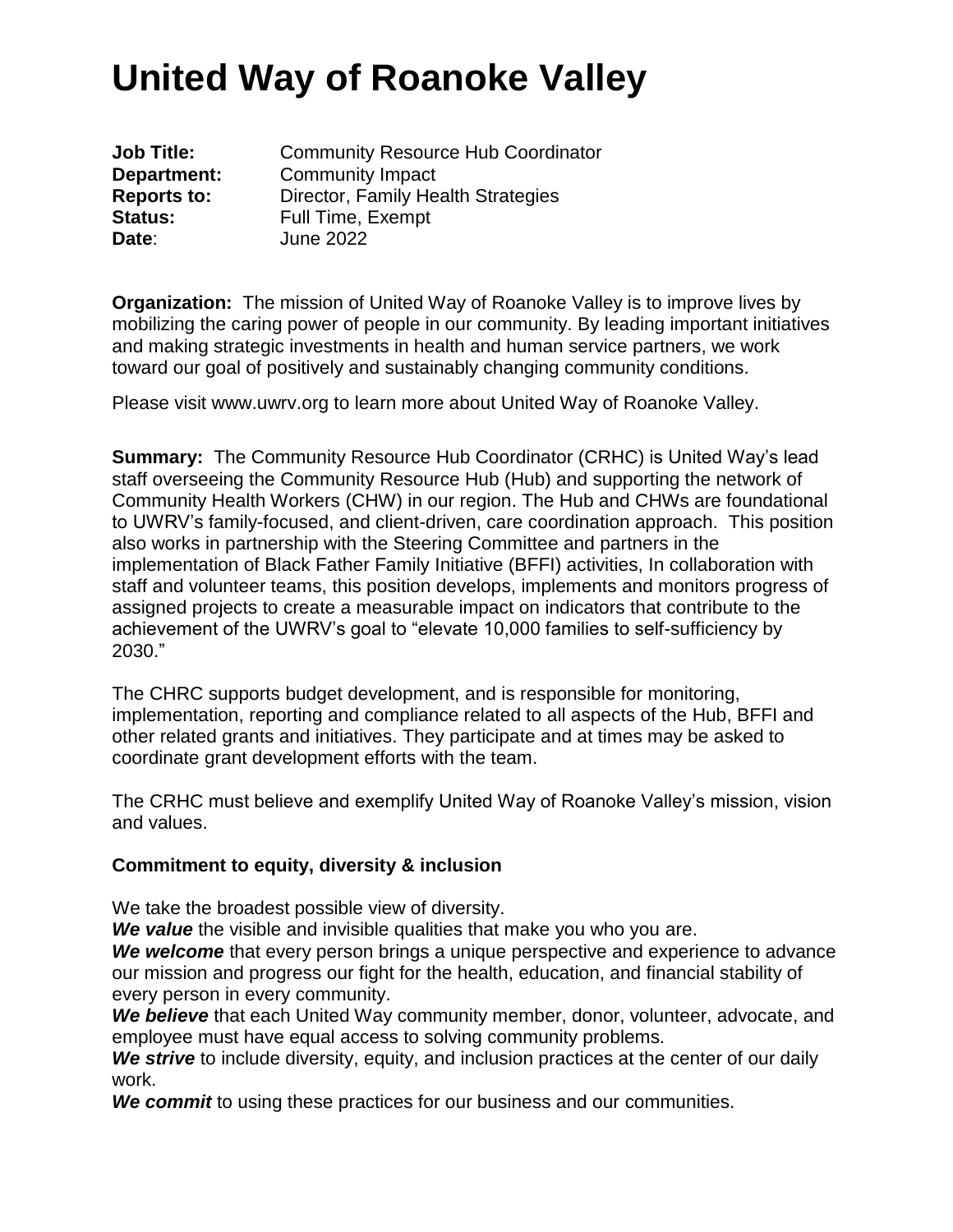### **Position Description: Community Resource Hub Coordinator P a g e** 2

**Cultural Competence:** The CRHC adapts a lens of cultural competency that conveys empathy, support, and an understanding of the people they work with both internally and externally, engage with, and the people they serve. This competency helps to build trust and effective engagement, build stronger relationships, expand our organization's reach, and more effectively and respectfully engage with people regardless of background.

**Core Competencies** are characteristics that all employees are expected to exhibit as a member of the UWRV team. For complete details that include attributes and behaviors please see the United Way Core Competencies Checklist in the shared Human Resources Network Folder. These include:

- **Mission Focused:** The top priority is creating real social change that leads to better lives and healthier communities.
- **Relationship Oriented:** Understands that people come before process and is astute in cultivating and managing relationships toward a common goal.
- **Collaborator:** Understands the roles and contributions of all sectors of the community and can mobilize resources (financial and human) through meaningful engagement.
- **Results Driven:** Dedicated to shared and measurable goals for the common good; creating, resourcing, scaling and leveraging strategies and innovations for broad investment and impact.
- **Brand Steward:** Understands his/her role in growing and protecting the reputation and results of the organization, and thus, the greater network.

Additionally, team members in leadership roles should exhibit the following competencies:

- **Talent Management & People Development:** Fosters a work culture that receives and provides constant feedback to help develop a highly functioning, effective, collaborative team, while demanding high performance and results aligned to our mission.
- **Business Acumen & Strategic Direction:** Understands the United Way network, the community we serve, and our business environment and is able to align resources effectively to contribute to helping the organization grow resources and capacity.
- **Operational Planning & Execution:** Is effective at collaborating crossfunctionally to establish effect and efficient processes that align their team's priorities with the greater organizational goals, strategy and mission, and inspires and motivates internal and external stakeholders.
- **Outward Turning:** Effective, visible, attentive spokesperson who develops strategic relationships within the community, seeks opportunities both inside and outside the network to build skills and knowledge which can challenge the organization to reach our potential, while establishing themselves as a leader on critical issues and solutions affecting the community.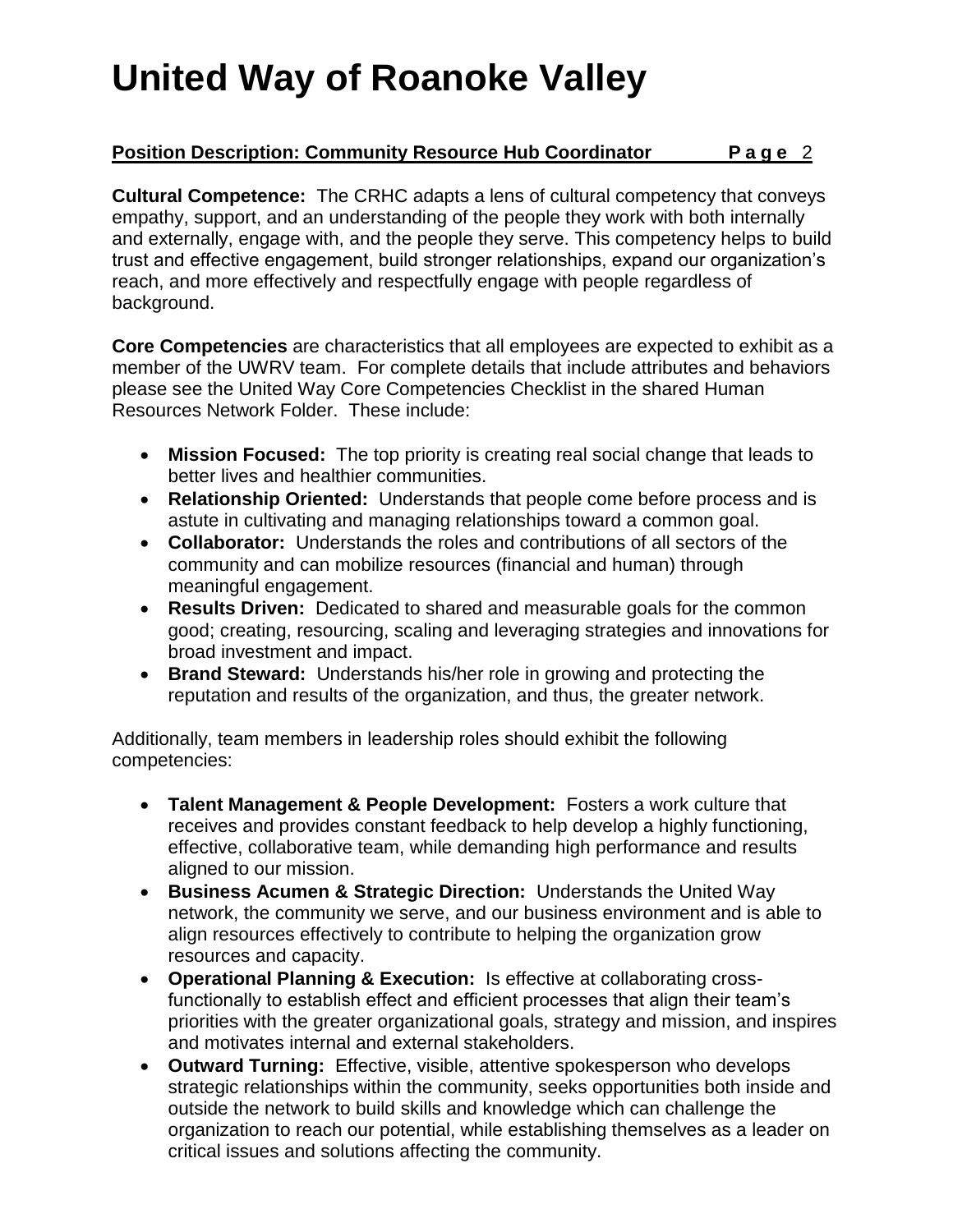## **Position Description: Community Resource Hub Coordinator Page 3**

- **Drive for Stakeholder Success:** Results driven to maximize social change and enhance the quality of life in our community by proactively working in alignment across all functions of the organization to advance our mission, meet impact and revenue goals, and demonstrating a strong commitment to creating value for stakeholders, in order to achieve organizational success.
- **Effective Communication:** Skilled and passionate communicators who articulate our message in a way that inspires other to act in service to the organization and community; and, promotes and sells ideas persuasively, in order to shape the opinions of key stakeholders and promote and project a positive image of the organization.
- **Adaptability and Change Management:** champion and facilitate change to ensure long-term community sustainability by adapting successfully to changing needs while maintaining positive relationships with internal and external constituents.
- **Cross-Functional Capability and Collaboration:** Effectively works crossfunctionally using a team-oriented mindset and approach to collaborate for results based on knowledge of current conditions and future trends both internally and externally.

Additionally, members of the community impact team should exhibit the following competencies:

- **Strategic Community Collaboration:** Engages diverse stakeholders to accurately and effectively assess community needs and, with credibility, authenticity and humility, strategically guide work that contributes to the community's priorities while influencing and inspiring community leaders to partner with United Way to create and implement programs that serve and add value to the community.
- **Deep Community Expertise:** Expert on community issues and challenges with knowledge of data trends, research, environment and community stakeholders which allows for proactively identifying and addressing complex issues by providing leadership in gathering and using data to drive strategy development and implementation within the impact area of focus to drive collective community outcomes and achieves results.
- **Product Development and Implementation:** Understands the community and the philanthropic interests of donors and investors and can identity community strategies to connect the interests of donors to solutions and products that meet the community's needs.
- **Donor Influence:** Understands donors and supports year-round relationship management to attract and sustain resources (financial, volunteer and advocacy).
- **Volunteer Engagement:** Works to build organizational capacity through volunteer collaboration and to develop high-impact, meaningful volunteer opportunities that increase revenue, impact, outcomes, and influence.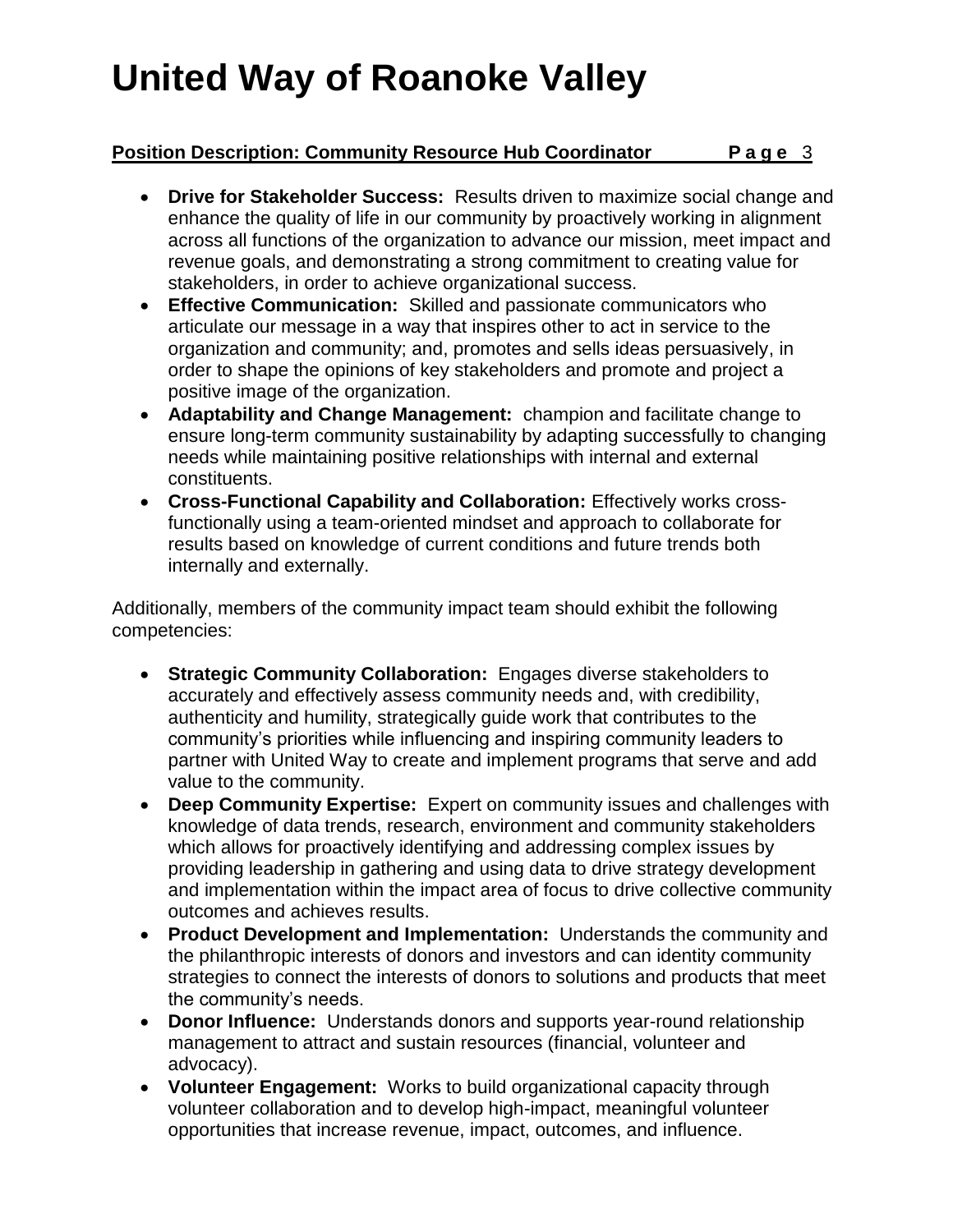## **Position Description: Community Resource Hub Coordinator Page 4**

 **Advocacy and Public Policy:** Champions and facilitates change to ensure long-term community sustainability. The CRHC adapts successfully to changing needs while maintaining positive relationships both internally and externally.

### **Key Accountabilities** include the following:

- 1. Provide efficient, timely and accurate administrative and operational management of the Community Resource Hub (Hub), Black Father Family Initiative (BFFI), and other related grants and initiatives.
- 2. Provide leadership in the implementation of goals and strategies specific to the Hub, BFFI, and other assigned programs; and engage partners and volunteers relevant to the work
- 3. Develop a body of knowledge on UWRV's impact work and support relevant external partnerships
- 4. Ensure all project outcomes and work plan responsibilities are met
- 5. Supervise staff and manage consultants necessary for the effective implementation of assigned work

## **Essential Duties and Responsibilities** include the following:

### Administration and Financial Management

- Work directly with United Way of Roanoke Valley's Finance Team and the fiscal agents of grant-funded activities to track revenue, expenses, in-kind contributions, invoices and reimbursements specific to the Hub, BFFI and other assigned projects
- Serve as the liaison between Unite Us and the Hub, and partner organizations to ensure usage of the system for tracking and reporting
- Lead data collection and regularly report on the progress and outcomes of assigned projects
- Serve as the lead staff supporting assigned initiative steering committees, work groups, etc.
- When applicable, serve as the internal resource/issue expert and spokesperson on the Hub, BFFI, and related projects.

### Cross-Departmental and Community Collaborations

- Represent the Hub and BFFI in external community collaborative efforts that are aligned or have the potential to further United Way's goals.
- Help identify potential funding sources, and coordinate efforts with Resource Development (RD) and other Community Impact (CI) staff related to pursuing funding relationships, and developing successful grant proposals. Has primary responsibility for grant development, acquisition, and reporting and compliance related to Hub, BFFI, etc.
- Work effectively with RD and Marketing teams to develop messages that communicate impact (through stories, data and statistics, etc.) to donors, stakeholders and the larger community, utilizing various media.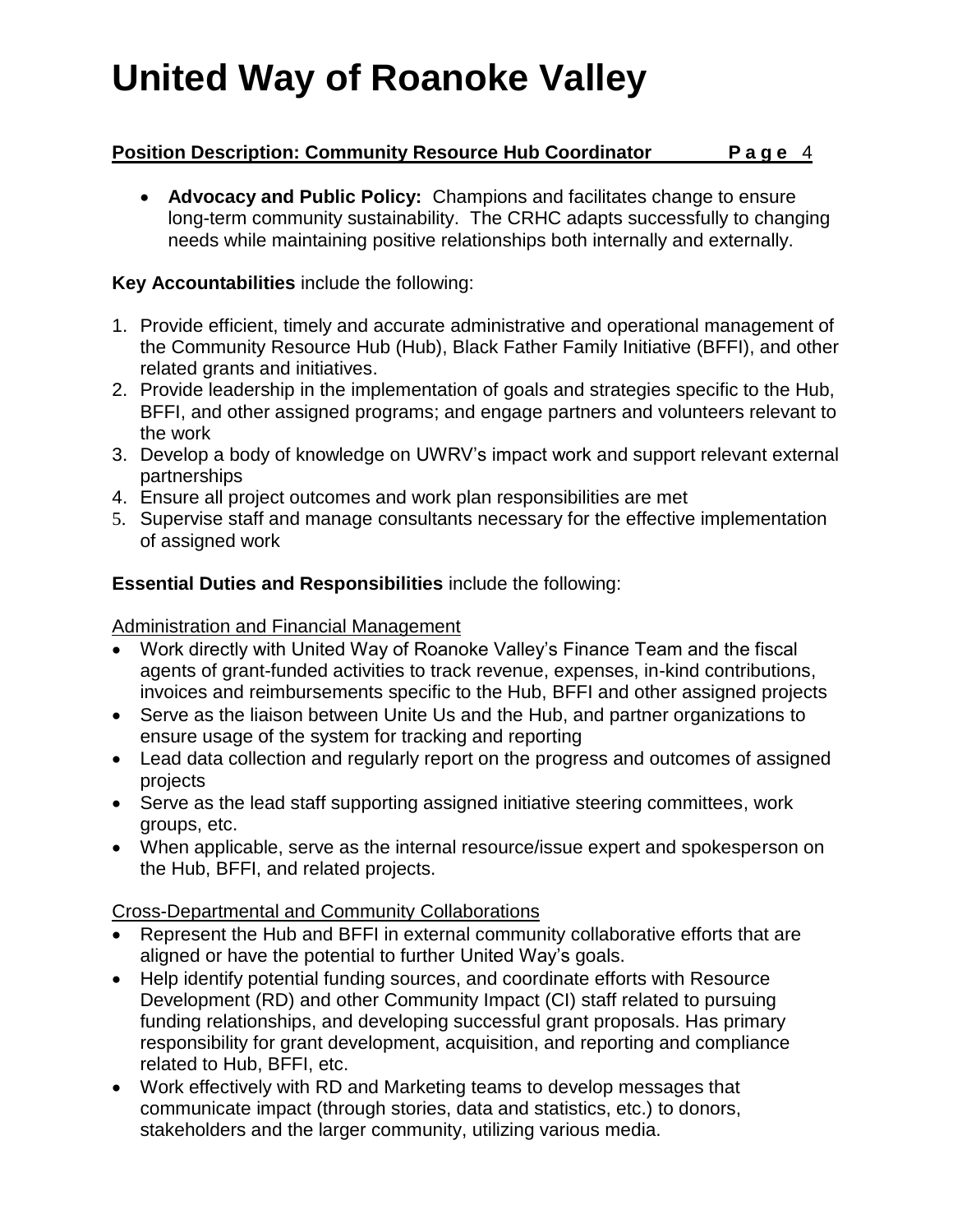## **Position Description: Community Resource Hub Coordinator Page 5**

 Maintain and distribute Hub, BFFI information (participate in events, announcements, trainings) via email, website, social media, and other platforms, as needed.

### Program Development and Implementation

- Create work plans and timelines to guide the implementation of assigned work. Monitor, evaluate and recalibrate plans seeking input from internal staff, volunteers and partners, when necessary.
- Convene and facilitate bi-weekly meetings with CHWs and their supervisors to foster a network of support for care coordination across the region, coordinate initial and ongoing trainings and provide ongoing professional development to maintain quality assurance measures.
- Coordinate training and other supports for CHWs and partner organizations to ensure effective and timely usage of Unite Us for tracking and reporting.
- Understands key measures for improving family stability and drives the process to achieve those results in the assigned projects. Establishes measurable goals in line with desired outcomes and tracks results. With data tracking partners, the CRHC evaluates results and strives to continuously improve outcomes for the community.
- In partnership with FHS Director, engage and solicit ongoing feedback from Hub partner organizations, CHW placement sites, and clients. Utilize data the gathered to drive continuous improvement.
- Gathers, interprets and uses relevant data to drive strategy development, makes decisions, and drives for results. Researches best practice and evidence-based models and transfers this knowledge to help the organization and its partners implement strong programs. Identifies and implements new ways of conducting business to enhance effectiveness and efficiency. Coaches and supports staff and partners to do the same. Uses evaluation data to build support for the work.
- Support FHS, other CI initiatives, and general UW activities, as needed, supporting the alignment of efforts across teams, and the maximization of internal resources.

Other duties as assigned.

**Supervisory Responsibilities:** Supervises applicable initiative staff, volunteers, partners, and interns. Gives constructive feedback, coaches and mentors to achieve high performance and results. Ensure all training and professional development requirements are met by staff and partners relevant to assigned programs.

### **Education and/or Experience:**

- Bachelor's degree in Healthcare, Education, Human Service or related field. Master's degree preferred.
- At least 3 years of experience in program management and oversight with increasingly complex administrative, supervisory, and strategic and tactical planning responsibilities.